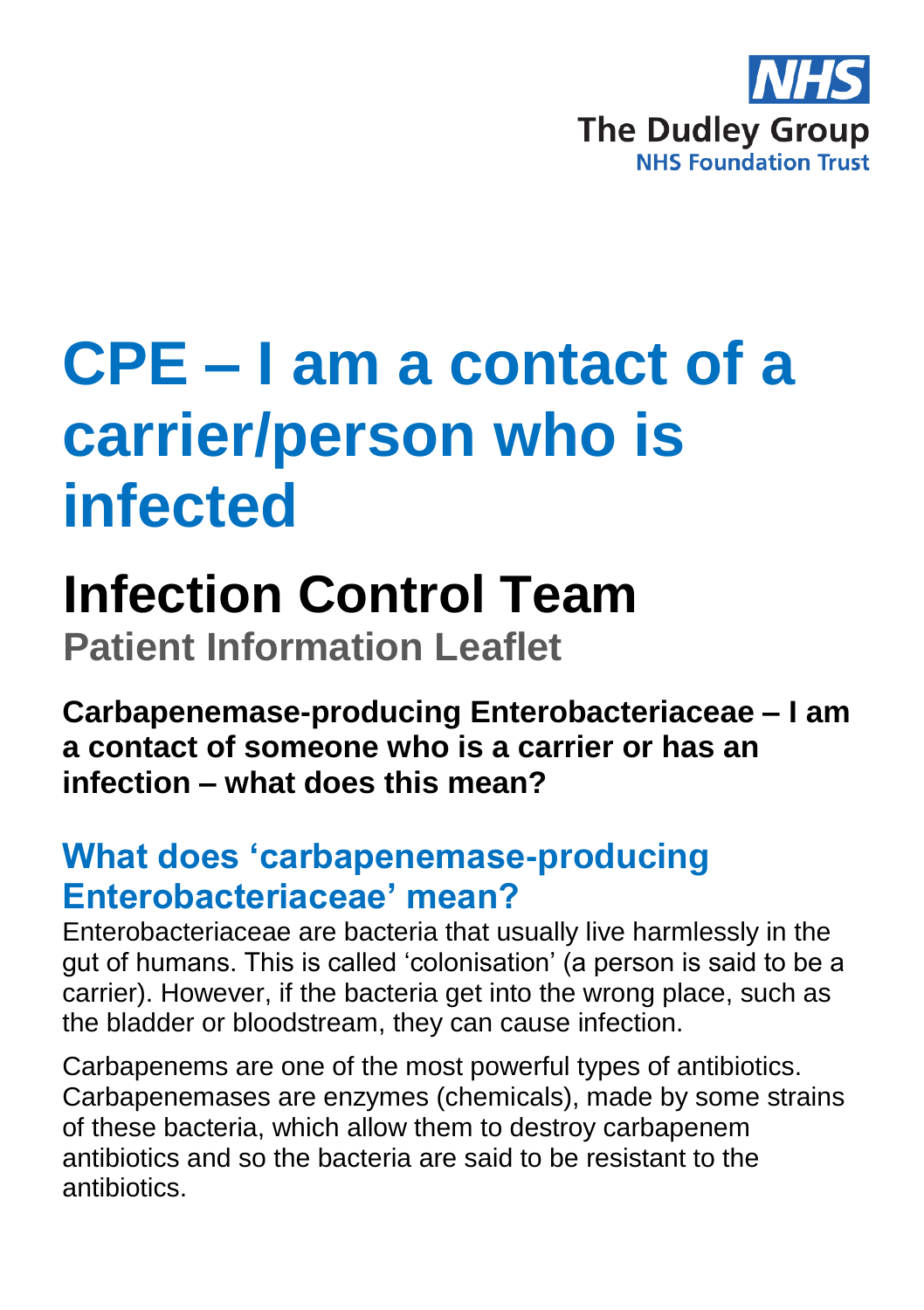#### **Why does carbapenem resistance matter?**

Carbapenem antibiotics can only be given in hospital directly into the bloodstream. Until now, doctors have relied on them to successfully treat certain 'difficult' infections when other antibiotics have failed to do so. Therefore, in a hospital, where there are many vulnerable patients, spread of resistant bacteria can cause problems.

#### **Does carriage of carbapenemase-producing Enterobacteriaceae need to be treated?**

If a person is a carrier of carbapenemase-producing Enterobacteriaceae (sometimes called CPE), they do not need to be treated. As mentioned, these bacteria can live harmlessly in the gut. However, if the bacteria have caused an infection, antibiotics will be required.

#### **How is carbapenemase-producing Enterobacteriaceae spread?**

If a patient in hospital is carrying these bacteria, they can get into the ward environment and can also be passed on by direct contact with that patient.

For that reason, the patient will normally be accommodated in a single room. Effective environmental cleaning and good hand hygiene by all, staff and patients, can reduce the risk of spread significantly.

#### **Do I need to be screened?**

Occasionally people need to be screened. It is not immediately known that a patient is carrying these bacteria and so they may not be placed into a single room straight away.

Screening will be offered if you have shared the same bay (or ward) with a patient who has been found to be carrying carbapenemaseproducing Enterobacteriaceae. This screening is offered as there is a **slight** chance that you could have picked up the bacteria and are carrying them too.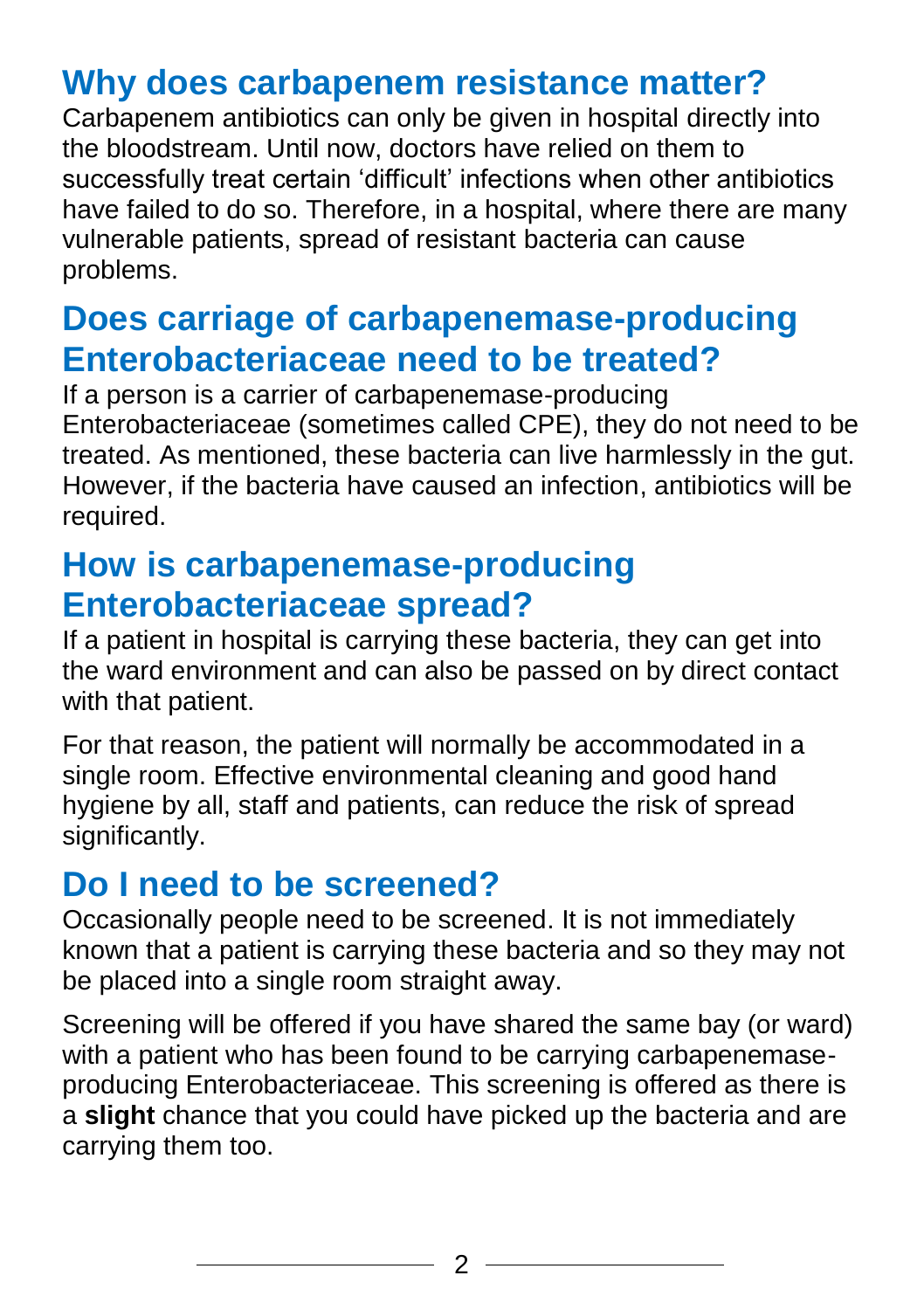### **How will I be screened for carbapenemaseproducing Enterobacteriaceae?**

Screening usually consists of taking a rectal swab by inserting it just inside your rectum (bottom). Alternatively, you may be asked to provide a sample of faeces.

The swab/sample will be sent to the laboratory and you will normally be informed of the result within two to three days. If the result is negative, nothing further is required unless you are staying in hospital for some time. In that case, you will probably be asked to provide a sample on a regular basis, for example once a week, as a precautionary measure.

### **What if the result is positive?**

If the result is positive, do ask your doctor or nurse to explain this to you in more detail, and to provide a leaflet relating to positive results (CPE – I may be a carrier or have an infection). You will be given a single room until you leave hospital. No treatment is necessary unless you have an infection, when antibiotics will be given.

#### **Where can I find more information?**

If you would like any more information, please speak to a member of your care staff, who may also contact the Infection Prevention and Control Team for you.

#### **Reference**

Public Health England (2013). *Acute trust toolkit for the early detection, management and control of carbapenemase-producing Enterobacteriaceae*. London: PHE publications.